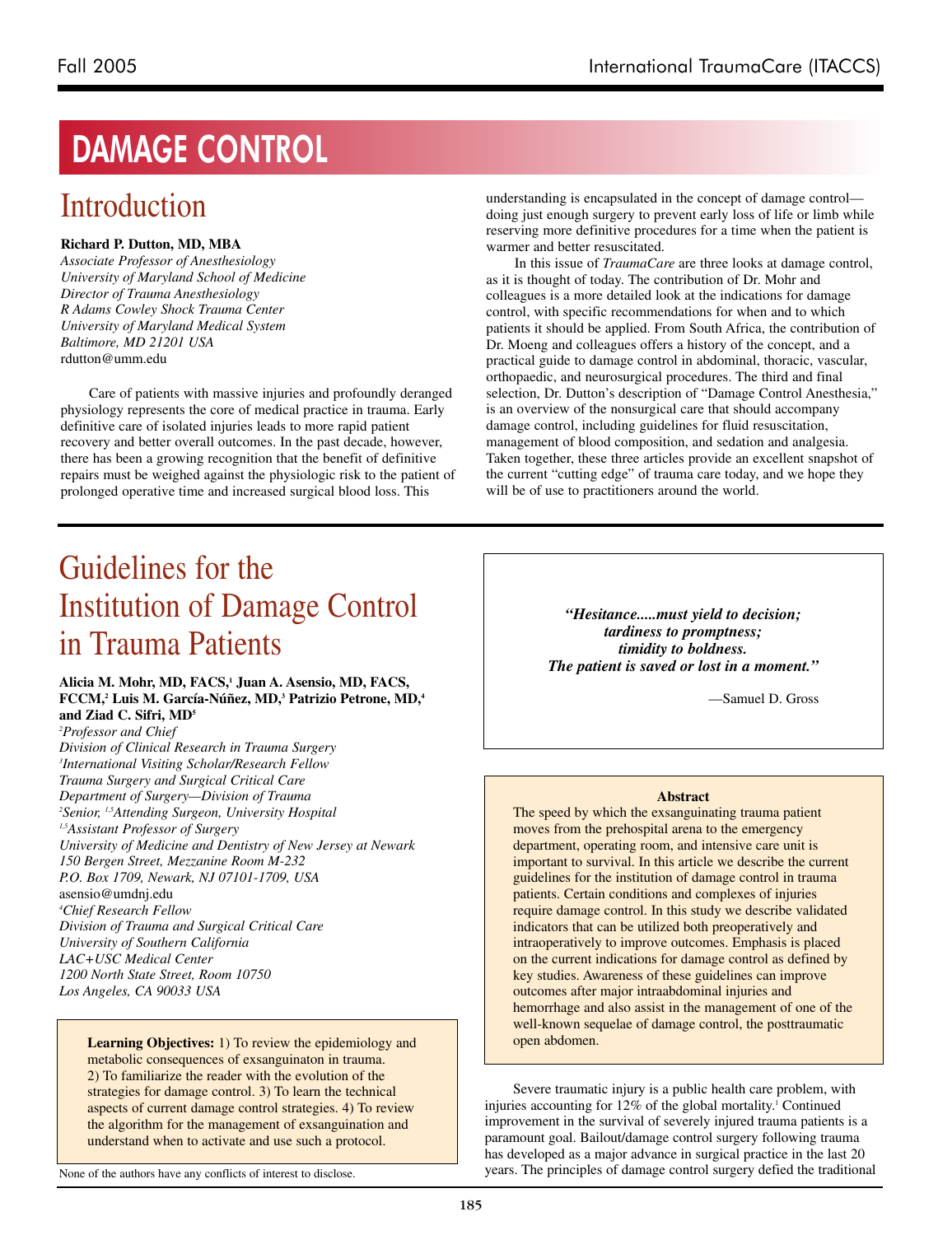surgical teaching of definitive operative intervention and were slow to be adopted. Currently, techniques developed by trauma surgeons known as damage control surgery have been successfully utilized to manage traumatic thoracic, abdominal, extremity, and peripheral vascular injuries. In addition, damage control surgery has been extrapolated for use in general, vascular, cardiac, urologic, and orthopaedic surgery.

Stone et al<sup>2</sup> were the first to describe the "bailout" approach of staged surgical procedures for severely injured patients. This approach emerged after their observation that early death following trauma was associated with severe metabolic and physiologic derangements following severe exsanguinating injuries. Profound shock along with major blood loss initiates the cycle of hypothermia, acidosis, and coagulopathy.2-9 During the 1980s, hypothermia, acidosis, and coagulopathy were described as the "trauma triangle of death" or the "bloody vicious cycle." A fourth component was later described by Asensio and colleagues,<sup>3,10-12</sup> who added dysrhythmia, which usually heralds the patient's death. Coagulopathy, acidosis, and hypothermia make the prolonged and definitive operative management of trauma patients dangerous. The management technique, now described as "damage control" by Rotondo et al,<sup>5</sup> involves a multiphase approach, in which reoperation occurs after correction of physiologic abnormalities.

## Metabolic Consequences of the "Lethal Triad" or Bloody Vicious Cycle

Hypothermia is a consequence of severe exsanguinating injury and subsequent resuscitative efforts. Severe hemorrhage leads to tissue hypoperfusion and diminished oxygen delivery, which leads to reduced heat generation. Clinically significant hypothermia is important if the body temperature drops to <36˚C for more than 4 hours. Hypothermia can lead to cardiac arrythmias, decreased cardiac output, increased systemic vascular resistance, and left shift of the oxygen-hemoglobin dissociation curve. It can also induce coagulopathy by inhibition of the coagulation cascade.<sup>5,13-16</sup> Low temperature also impairs the host's immunologic function. Hypothermia is aggravated by heat loss from either environmental factors or surgical interventions. The multidisciplinary team caring for trauma patients must make every effort to prevent heat loss and help to correct hypothermia.

Clinical coagulopathy occurs because of hypothermia, platelet and coagulation factor dysfunction, which occurs at low temperatures, activation of the fibrinolytic system, and hemodilution following massive resuscitation. Platelet dysfunction is secondary to the imbalance between thromboxane and prostacyclin that occurs in a hypothermic state. Hypothermia and hemodilution produce an additive effect on coagulopathy. After replacement of one blood volume (5,000 mL or 15 units of packed red blood cells [RBCs]) only 30%-40% of platelets remain in circulation.14 The prothrombin time (PT), partial prothrombin time (PTT), fibrinogen levels, and lactate levels are not predictive of the severe coagulopathic state.

Anaerobic metabolism starts when the shock stage of hypoperfusion is prolonged, leading to metabolic acidosis caused by the production of lactate. Acidosis decreases myocardial contractility and cardiac output.<sup>6</sup> Acidosis also worsens from multiple transfusions, the use of vasopressors, aortic cross-clamping, and impaired myocardial performance. It is clear that a complex relationship exists between acidosis, hypothermia, and coagulopathy and that each factor compounds the other, leading to a high mortality rate once this cycle ensues and cannot be interrupted.

# Evolution of Bailout/Damage Control

The original work by Stone et al<sup>2</sup> in 1983 described intraoperative clinical coagulopathy as an indication for "bailout." In this study, 17 patients underwent the bailout procedure, which included an initial laparotomy, followed by packing in patients with an observed clinical coagulopathy, then completion of the surgical procedure once the coagulopathy was improved. This resulted in 11 survivors, with a mortality rate of  $35\%$ . Rotondo et al<sup>5</sup> first described the multiphase approach to the management of exsanguinating patients sustaining abdominal injury, but did not define any objective parameters during the intraoperative phase of damage control. They reported a survival of 77% in a very small subgroup of patients with major vascular injury and two or more physical injuries. Burch et al<sup>6</sup> proposed a model based on core temperature  $\leq 32^{\circ}$ C, pH  $\leq 7.09$ , and RBC transfusion  $>22$  units that could predict 48-hour survival; they also described the "Lethal Triad." Sharp and LoCicero,<sup>17</sup> in a study based on 39 patients, defined a temperature ≤33˚C, pH ≤7.18, PT of ≥16 seconds, PTT of ≥50 seconds, and RBCs tranfused ≥10 units as objective parameters to indicate the need for early packing.

Morris et al<sup>8</sup> described 107 patients who underwent staged laparotomy and abdominal packing. They proposed proceeding with damage control early in the course of operation based on patient's temperature <35˚C, a base deficit of >14, and the presence of coagulopathic bleeding. Similarly, Moore<sup>7</sup> described a progressive coagulopathy as the most compelling reason for staged laparotomy. A severe coagulopathic state was described as a PT and PTT >2 times normal, massive and rapid blood transfusion exceeding 10 units in 4 hours, and persistent shock, defined as oxygen consumption <110 mL/min/m2 , lactic acid level >5 mmol/L, pH <7.2, base deficit  $>14$ , and core hypothermia <34°C. Cosgriff et al<sup>9</sup> subsequently postulated that the ability to predict the onset of coagulopathy would have significant implications with regard to instituting damage control. Their predictive model for life-threatening coagulopathy included a systolic blood pressure <70 mm Hg, temperature <34˚C, pH <7.10, and Injury Severity Score (ISS) ≥25.

No single model has been able to accurately predict the timing for institution of damage control.<sup>2,5-9,18-21</sup> A pH <7.1 or a core temperature of <33˚C may indicate that the "bloody vicious cycle" is too far advanced and cannot be interrupted. Similarly, it is difficult to obtain intraoperative results for PT, PTT, fibrinogen, and lactate levels at all hospitals or to place a Swan-Ganz catheter in the operating room.

In an attempt to institute the development of intraoperative guidelines for damage control/bailout, Asensio et al<sup>4</sup> first retrospectively evaluated 548 patients over 6 years who had been admitted to a very large urban trauma center with the diagnosis of exsanguination. Inclusion criteria were an intraoperative blood loss of at least ≥2000 mL, a minimum transfusion requirement of ≥1500 mL RBCs during the initial resuscitation, and the diagnosis of exsanguination. Data collected included demographics, prehospital and admission vital signs, and physiologic predictors of outcome; Revised Trauma Score (RTS), Glasgow Coma Scale (GCS), Injury Severity Score (ISS), volume of resuscitative fluids, need for thoracotomy in the emergency department (EDT), volume of fluids in the operating room, need for thoracotomy in the operating room (ORT), and intraoperative complications. In this patient population the Revised Trauma Score was 4.38 and the mean ISS was 32, denoting a physiologically compromised and severely injured patient population. There were 180 patients who underwent EDT with aortic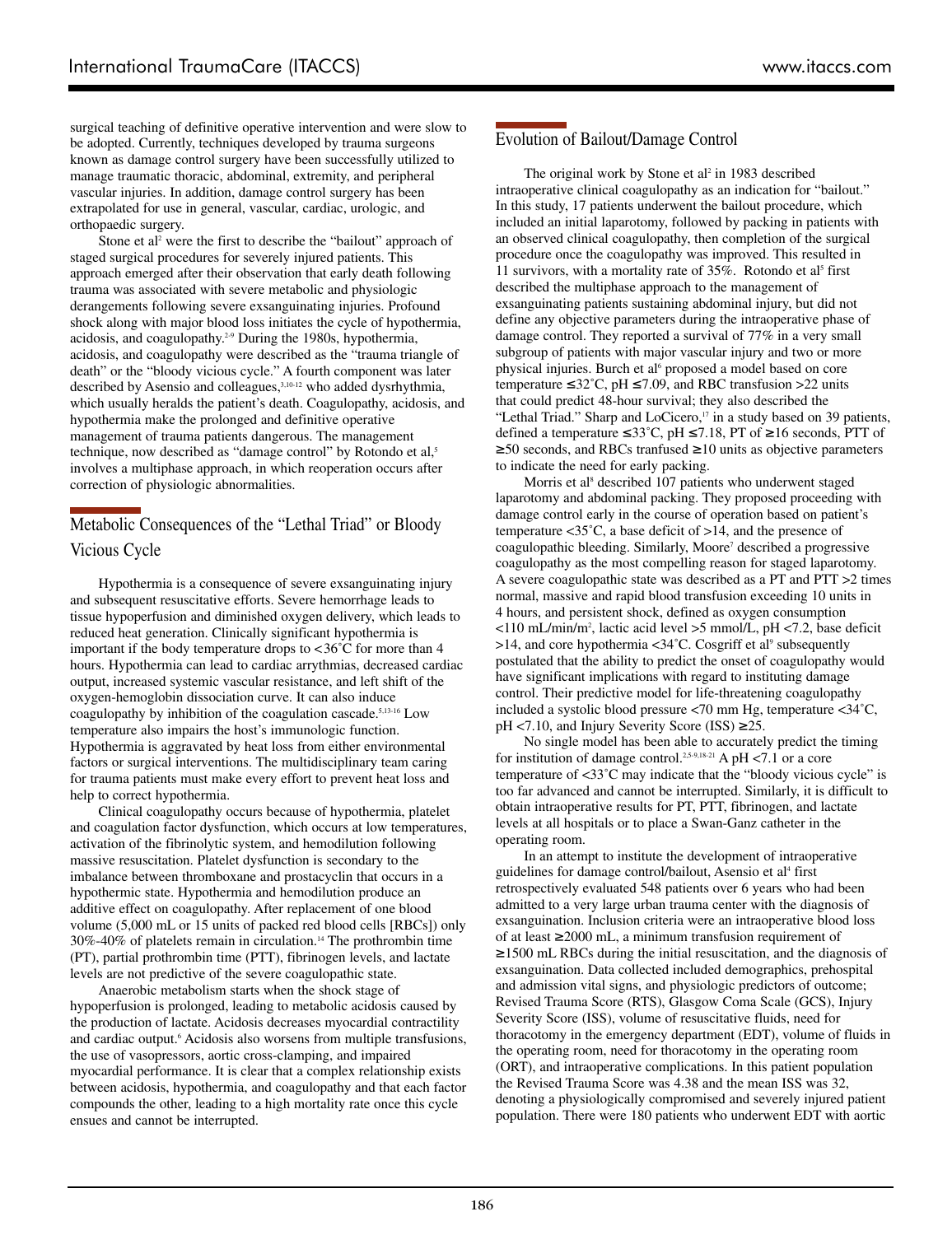cross-clamping, open cardiopulmonary resuscitation; 99 (55%) succumbed in the emergency department. In addition to the 81 patients who survived EDT, 117 required ORT, for a total of 198 EDT and ORT, of which 56 (28%) survived to leave the operating room and the hospital.4

In this series, mean admission pH was 7.15, mean temperature was 34.3˚C in the operating room, and these patients received an average of 14,165 mL of crystalloid, blood, and blood products.4 Overall, 449 patients survived to arrive in the operating room with some signs of life, and 281 patients died; 37% of these patients survived damage control. On the basis of these findings, objective intraoperative parameters were developed to predict outcome and provide guidelines on when to institute damage control. These parameters included operating room temperature of  $\leq 34^{\circ}$ C, pH  $\leq 7.2$ , serum bicarbonate ≤15 mEq/L, transfusion volume of RBC ≥4000 mL (12-14 units of RBCs), total blood replacement (including RBCs and whole blood) of  $\geq$ 5000 mL, or total intraoperative fluid replacement, including crystalloid, blood, and blood products,  $≥12,000$  mL (Figure 1).<sup>4</sup>

> **Table 1. Physiologic Guidelines That Predict the Need for Damage Control**

- Hypothermia ≤34˚C
- Acidosis pH ≤7.2
- Serum bicarbonate ≤15 mEq/L
- Transfusion of ≥4,000 mL blood
- Transfusion of ≥5,000 mL blood and blood products
- Intraoperative volume replacement ≥12,000 mL
- Clinical evidence of intraoperative coagulopathy

One of the natural sequelae in patients surviving damage control is an open abdomen. Asensio et al<sup>22</sup> prospectively validated their guidelines (see Table 1) in a series of 139 patients who underwent damage control and had posttraumatic open abdomen. This study consisted of two groups of patients: the first group included 86 patients studied retrospectively prior to the institution of these guidelines; the second group consisted of 53 patients studied prospectively after the institution of these guidelines. These groups were comparable by all parameters. Although there was no difference in the mortality rate between the two groups (24% for each), there were statistically significant differences in the number of intraoperative transfusions, less hypothermia and bowel edema, less postoperative infections and gastrointestinal complications, as well as shorter intensive care unit and hospital lengths of stay for the prospective group managed with these guidelines. Another significant finding in this study was that 93% of patients were able to undergo definitive abdominal closure in their hospital stay as compared with the historic control of 22%.

Awareness of potential triggers to initiate damage control is vital. A study of 68 patients who underwent damage control surgery found that the inability to correct pH >7.21 and PTT >78.7 seconds was predictive of 100% mortality.<sup>23</sup> Delayed recognition of the need for damage control as well as poor communication with the anesthesia and nursing team are deleterious to the care of the multiply injured patient. The authors concluded that the institution of these guidelines reduced the incidence of posttraumatic open abdomen.

## Patient Selection

Not all trauma patients require damage control measures. In addition to the physiologic guidelines for the institution of damage control (Table 1), certain conditions and complexes of injuries assessed both preoperatively and intraoperatively require damage control (Figure 1). Multiple mass casualties and the need for EDT predict the need for damage control.4 In the multiply injured trauma patient sustaining major abdominal injury, the need to evaluate for other extraabdominal injuries in a timely fashion may also indicate damage control.<sup>18</sup> Garrison et al,<sup>18</sup> in a retrospective study, found that the preoperative duration of hypotension (systolic blood pressure <90 mm Hg) was significantly different in those patients that exsanguinated as compared with survivors (45 vs. 85 minutes). Therefore, in addition other factors such as the preoperative assessment of hypothermia and coagulopathy, a period of sustained hypotension >60 minutes would predict the need for damage control.19,21 Intraoperatively, certain complexes of injuries also predict the need for this technique. These injuries include major abdominal vascular, complex hepatic, major thoracic vascular injuries, and the need for intraoperative thoracotomy.<sup>22</sup>

Patients with exsanguination are perhaps the best candidates to undergo damage control. Asensio et al<sup>22</sup> have described an algorithm for the management of exsanguination that involves three phases (Figure 2). First, the patient is classified as exsanguinating; second, resuscitation as per Advanced Trauma Life Support Protocols is begun (Figure 2). In the third phase there is rapid transport to the operating room (exsanguination from penetrating injuries is a dramatic, ill-defined entity that requires leadership, prompt thinking, aggressive surgical intervention, and a well-thought out plan).<sup>22</sup> Rapid institution and damage control can lead to effective management of exsanguination and improve survival.



**Figure 1. Preoperative and intraoperative states that suggest the need for damage control. Preop, preoperative; intraop, intraoperative.**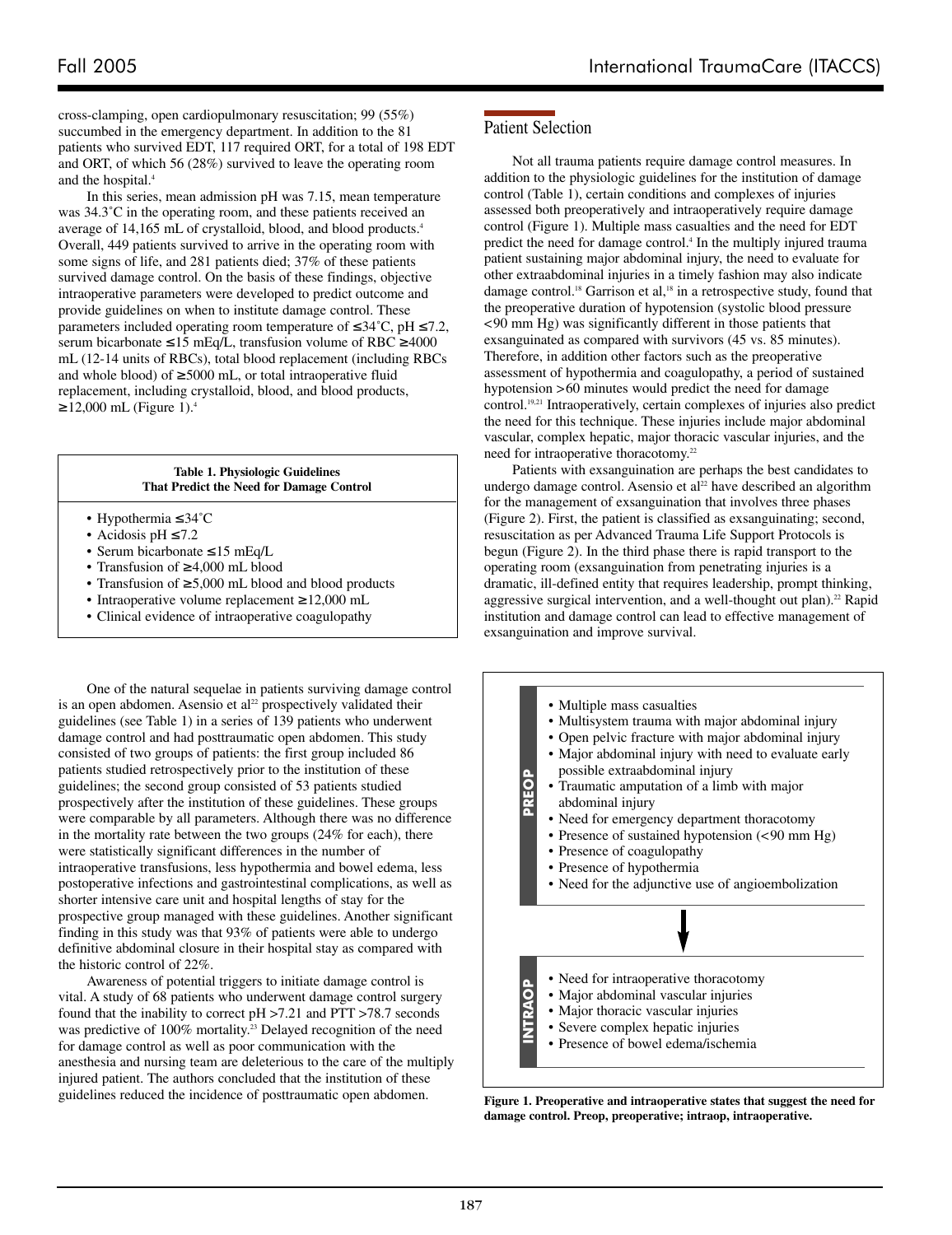

**Figure 2. Algorithm for the management of exsanguinations. ED, emergency department; OR, operating room. (Courtesy of J. A. Asensio, MD)**

## Technical Aspects of Damage Control

The most important goal of early institution of damage control is patient survival. A four-stage damage control approach has been defined recently by Johnson et al<sup>16</sup> in a small study that included 24 patients who underwent damage control and were retrospectively compared with patients who underwent damage control a decade earlier (Figure 3). The "ground zero" stage includes the prehospital phase as well as early resuscitation in the emergency department.16 This ground zero phase includes short paramedic scene times, identification of injury patterns in the emergency department that require damage control, as well as rewarming maneuvers that begin in the trauma bay.16

Damage control, according to Asensio et al,<sup>4</sup> implies immediate control of life-threatening hemorrhage, control of gastrointestinal contamination with rapid resections or closures, the use of intraluminal shunts, and judicious abdominal packing with temporary abdominal wall closures.<sup>4,10-12</sup> Specifically, for chest injuries one should repair cardiovascular injuries, perform stapled pulmonary tractotomy,<sup>24</sup> pack if needed, place chest tubes, and close the skin.<sup>4</sup> For abdominal injuries, damage control can involve control of major hemorrhage, hepatic packing, pancreatic drainage, temporary hollow viscus closures, rapid stapled resections, splenectomy, nephrectomy, vascular pedicle clamping in situ, and the use of intraabdominal vascular shunts.<sup>4</sup> Frequently, these patients experience abdominal compartment syndrome. Therefore, the posttraumatic open abdomen with temporary abdominal wall closure is used as an extension of damage control.

The second stage begins in the intensive care unit, where the trauma surgery team tries to correct the metabolic disorders. Rewarming the patient is a high priority because coagulopathy and acidosis can be corrected and maintained only after the body temperature returns to normal. Further inspections are then made to identify injuries that may not have been detected in the initial survey. Twenty-four to 72 hours may be needed to correct metabolic derangements.

The last stage of damage control involves the timing of reoperation when definitive procedures are performed. Reoperation is considered early if major blood losses continue. Usually, there is a window of 36-48 hours after the initial injury, between the correction of the metabolic disorder and the onset of the systemic inflammatory response syndrome and/or multiple organ failure. In this phase, definitive procedures are undertaken. Thorough reexploration is made for any additional injuries, and restoration of gastrointestinal continuity and vascular repair are done. Provisional feeding access may be placed, which is followed by washout of the abdominal cavity and an attempt at definitive closure. The patient then returns to the intensive care unit for further care.

### **Conclusions**

The exsanguinating trauma patient who requires massive transfusion incurs the greatest risk for the multifactorial interactions between acidosis, hypothermia, and coagulopathy. There continues to be an ongoing challenge to identify better predictors of outcome, improved means of resuscitation, greater understanding of physiologic derangements, and better timing to institute damage control. There also remains a need to better understand the cellular